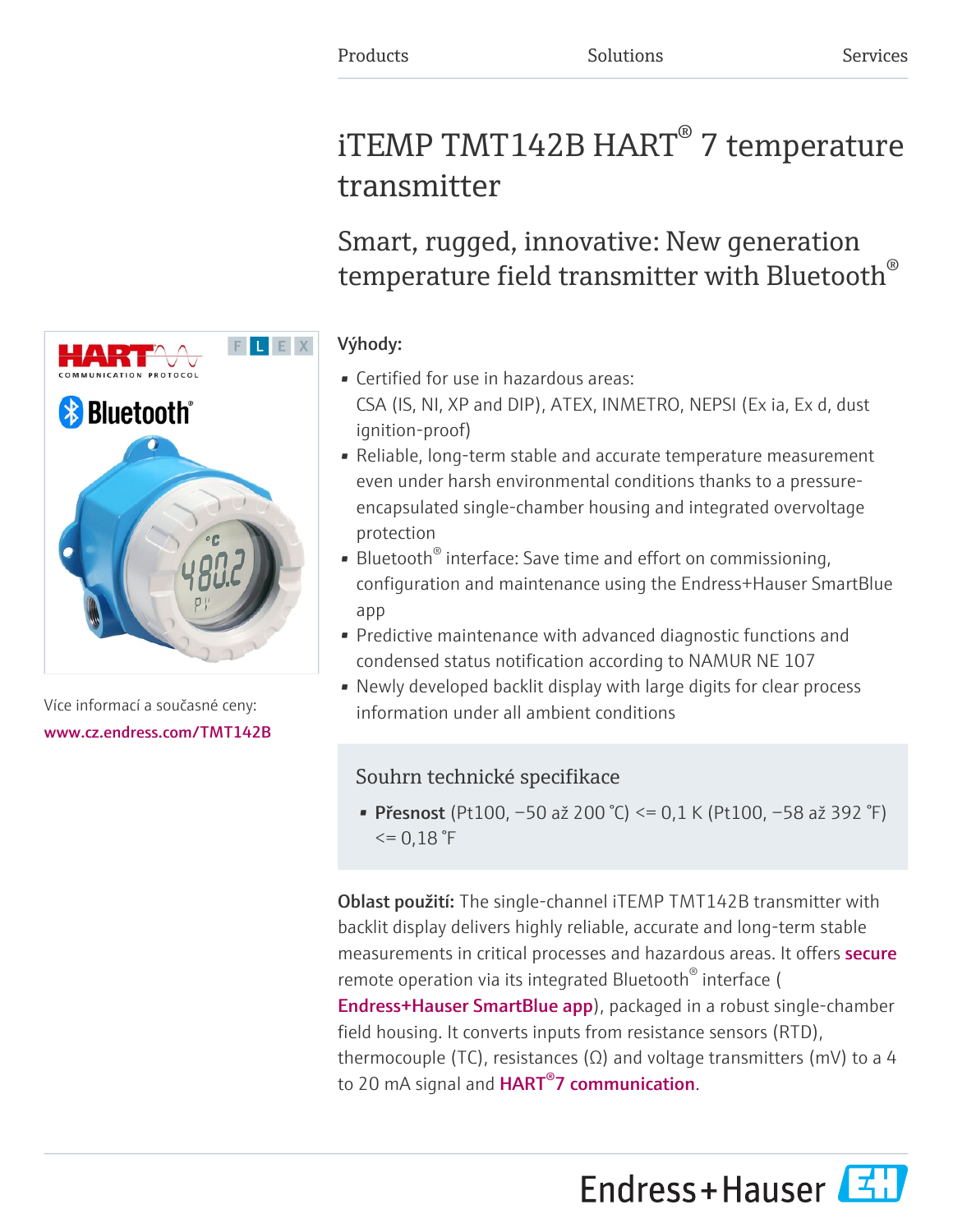## Technické informace

Teplotní převodník Měřicí princip

Polní převodník

#### Vstup

1× RTD, TC, ohm, mV

#### Výstup

1× analogový 4–20 mA

#### Pomocné napájení

11–36 V DC (standardní verze) 11–30 V DC (verze Ex pro prostředí s nebezpečím výbuchu)

#### Komunikace

Protokol HART Bezdrátová technologie Bluetooth®

#### Montáž

polní provedení

#### Přesnost

(Pt100, −50 až 200 °C) <= 0,1 K (Pt100, −58 až 392 °F) <= 0,18 °F

#### Galvanické oddělení

ano